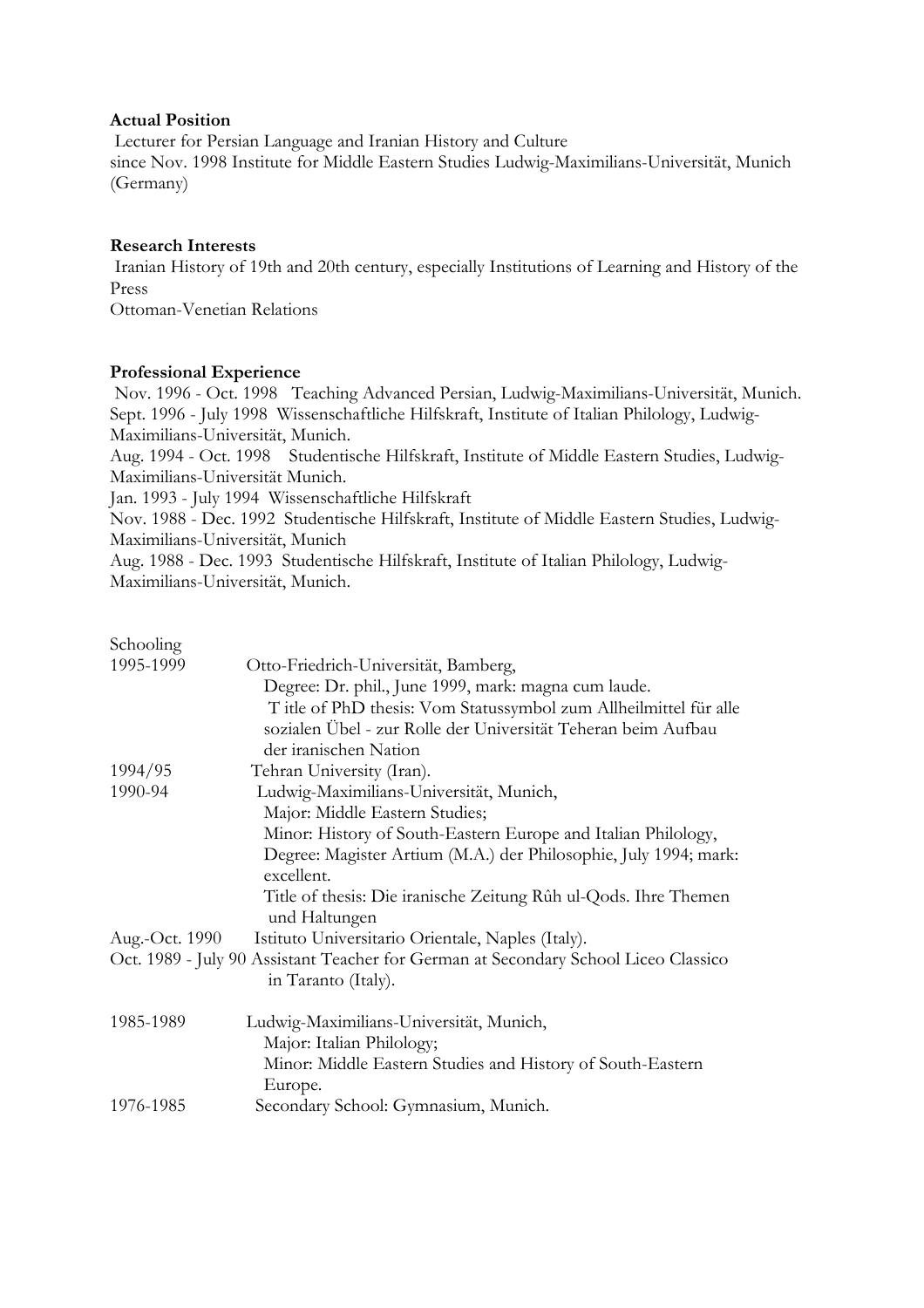## **Fellowships and grants**

| 1998                                                         | Deutscher Akademischer Austauschdienst (DAAD), research grant in order                            |  |
|--------------------------------------------------------------|---------------------------------------------------------------------------------------------------|--|
| to work in libraries and archives in Tehran.                 |                                                                                                   |  |
| 1996                                                         | Deutsche Forschungsgemeinschaft (DFG), travel grant to attend symposium                           |  |
|                                                              | "Querelles privées & Contestations publiques. Le rôle de la presse dans la formation de l'opinion |  |
| publique au Proche-Orient", Aix-en-Provence, July 2-4, 1996. |                                                                                                   |  |
| 1995                                                         | Italian Ministry of Culture, research grant in order to work at Archivio di                       |  |
| Stato di Venezia.                                            |                                                                                                   |  |
| 1994/95                                                      | Cultural Department of the Iranian Embassy at Bonn, fellowship in order to                        |  |
| study in Iran.                                               |                                                                                                   |  |
| 1990                                                         | Cultural Department of the Italian Embassy at Bonn, fellowship in order to                        |  |
| study in Italy.                                              |                                                                                                   |  |

# **Languages**

 German (native), English (very good), French (good), Italian (excellent), Spanish (fair, reading knowledge), Greek (fair, reading knowledge), Latin (good, reading knowledge only). Persian (excellent), Turkish (good), Ottoman Turkish (very good, reading knowledge only).

# **Publications**

1. "Inquisition Files as a Source for Ottoman History" (to be published in Archivum Ottomanicum).

2. "Die deutsche Wissenschaftsemigration in den Iran", in: Proceedings of the symposium "Deutsche Exilwissenschaftler in der Türkei 1933-1945". Beiruter Texte und Studien - Türkische Welten, ed. by the Orient-Institut der Deutschen Morgenländischen Gesellschaft, Istanbul (in print).

3. Anonymus (Anton Freiherr von Schönfeld), Des Schah von Persien Aufenthalt in Österreich 1873: mit einer Untersuchung von Christl Catanzaro und Eberhard Krüger, München 2003.

4. "Germany viii. German Cultural Influence in Persia", in: Encyclopedia iranica, vol. X, fasc. 6 (2001), pp. 564-67 (also on http://www.iranica.com/articles/v10f5/v10f515g.html)

5. "Zwischen Statussymbol und Allheilmittel für alle sozialen Übel - zur Rolle der Universität Teheran beim Aufbau der iranischen Nation" (Ph.D. thesis, Bamberg, 1999).

6. "Michael Klapps Reisetagebuch des Nasreddin-Schah - Plagiat oder Fiktion?", in: Annäherung an das Fremde. XXVI. Deutscher Orientalistentag vom 25. bis 29.9.1995 in Leipzig, ed. by Holger Preissler and Heidi Stein, Stuttgart 1998, pp. 411-18.

7. "Diplomatische Untersuchungen", in: Javad Safi-Nezhad and Eberhard Krüger, Traditionelle iranische Landwirtschaft in Dokumenten, München 1995, pp. 3-10; Persian edition: Kešâvarzî-ye sonnatî-ye îrân bar asâs-e asnâd-e Êonûb-e tehrân, Teheran 1375 (1996/97), pp. V-XII.

8. "Leserbriefe in Sûr-e Esrâfîl und Rûh ul-Qods als Forum des Informationsaustausches für die Intelligenzija der Mašrûtîyat-Zeit, in: Presse und Öffentlichkeit im Nahen Osten, ed. by Christoph Herzog, Raoul Motika and Anja Pistor-Hatam, Heidelberg 1995, pp. 15-22.

# **Papers read and symposia organized**

4e Conférence Européenne d'Études Iraniennes, Paris, September 6-10, 1999 (paper "German Emigrants to Iran during the Third Reich")

XXVII. Deutscher Orientalistentag, Bonn, September 28 - October 2, 1998 (paper "Ein Allheilmittel für alle sozialen Übel? Zum Beitrag der Universität Teheran beim Aufbau der iranischen Nation")